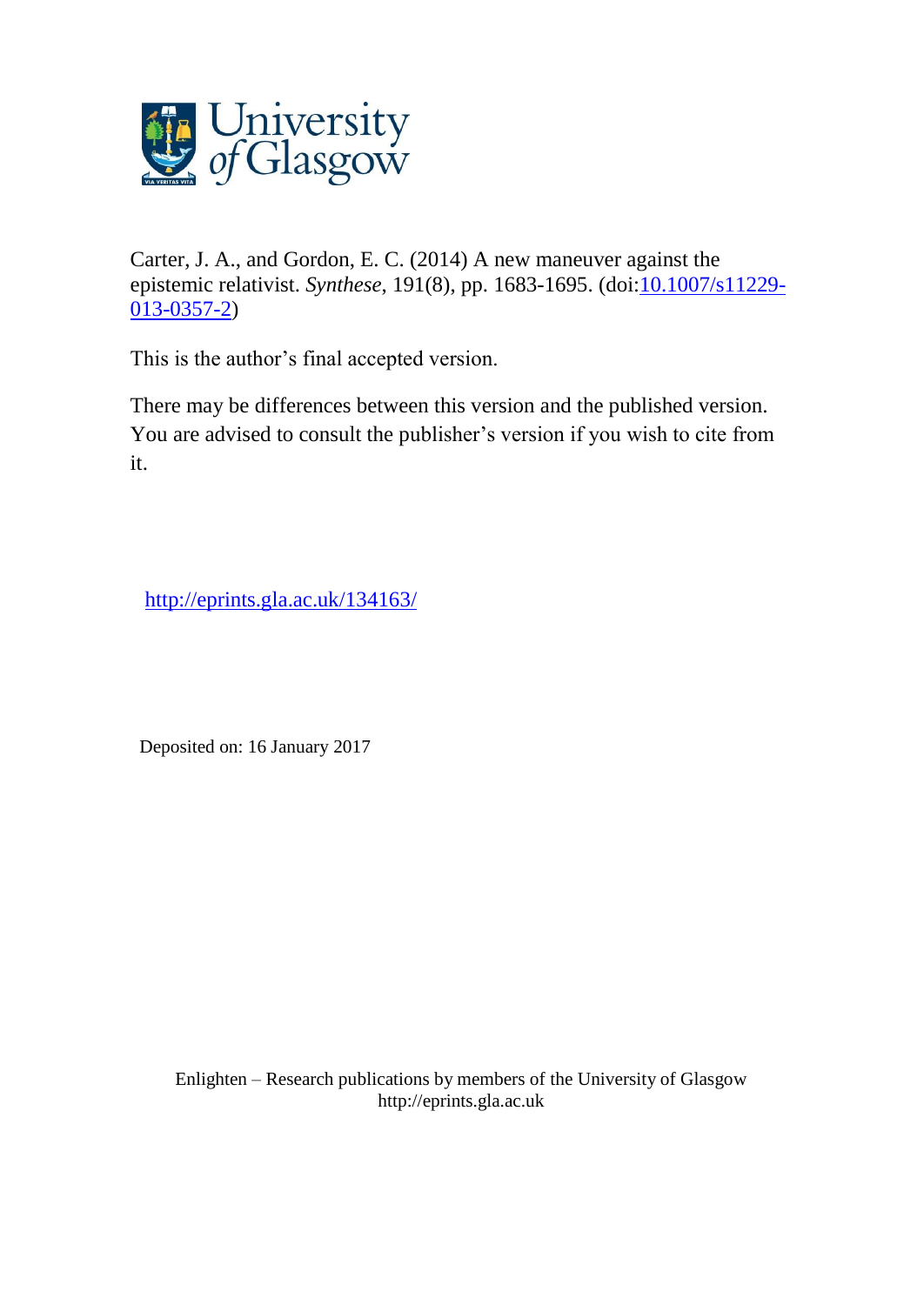*Forthcoming* in *Synthese.*

# **A New Maneuver Against the Epistemic Relativist**

### J. Adam Carter & Emma C. Gordon *Edinburgh University*

 $\overline{a}$ 

ABSTRACT: Epistemic relativists often appeal to an epistemic incommensurability thesis. One notable example is the position advanced by Wittgenstein in *On Certainty* (1969). However, Ian Hacking's radical denial of the possibility of objective epistemic reasons for belief poses, we suggest, an even more forceful challenge to mainstream meta-epistemology. Our central objective will be to develop a novel strategy for defusing Hacking's line of argument. Specifically, we show that the epistemic incommensurability thesis can be resisted even if we grant the very insights that lead Hacking to claim that epistemic reasons are always relative to a style of reasoning. Surprisingly, the key to defusing the argument is to be found in recent mainstream work on the epistemic state of objectual understanding.

**Keywords**: understanding; epistemic relativism; epistemic reasons; Hacking; Wittgenstein

## **§1 Epistemic Relativism and Epistemic Incommensurability**

Here is a picture that characterizes the meta-epistemological commitments of most projects in mainstream epistemology: call it the Simple View.

#### *The Simple View*

- (1) There are epistemological facts. These include, most notably, (though, not only) facts that state the conditions under which agents stand in the knowledge (and justification) relations to propositions (where propositions are understood as the objects of thought and talk, assertion and denial.)
- (2) Ascriptions of the form "S knows that p", "S is justified in believing p", and "Reason R justifies belief p" are, when true, true in virtue of epistemological facts.
- (3) Epistemological facts are absolute and objective in character1.

By taking (1-3) for granted, mainstream epistemologists seek to *uncover* the epistemological facts. Accordingly, the (widespread) disagreements in mainstream epistemology can be understood, by and large, as disagreements about *what the epistemological facts are*, with an eye to uncovering them.

Resistance to the Simple View can take a variety of forms: for instance, epistemic *nonfactualists<sup>2</sup>* (e.g. epistemic expressivists) reject (1), while social constructivists accept (1) but deny (3).

<sup>1</sup> *Cf.* Cuneo's (2007) discussion of what he calls *minimal epistemic realism*, which is the position one presupposes by taking ordinary epistemological discourse at face value.

<sup>2</sup> See here, for example, Field (1996; 1998), Gibbard (2003) and Chrisman (2007) for versions of this kind of view. *Cf.* Lynch (2008) for a challenge to the coherence of this kind of position.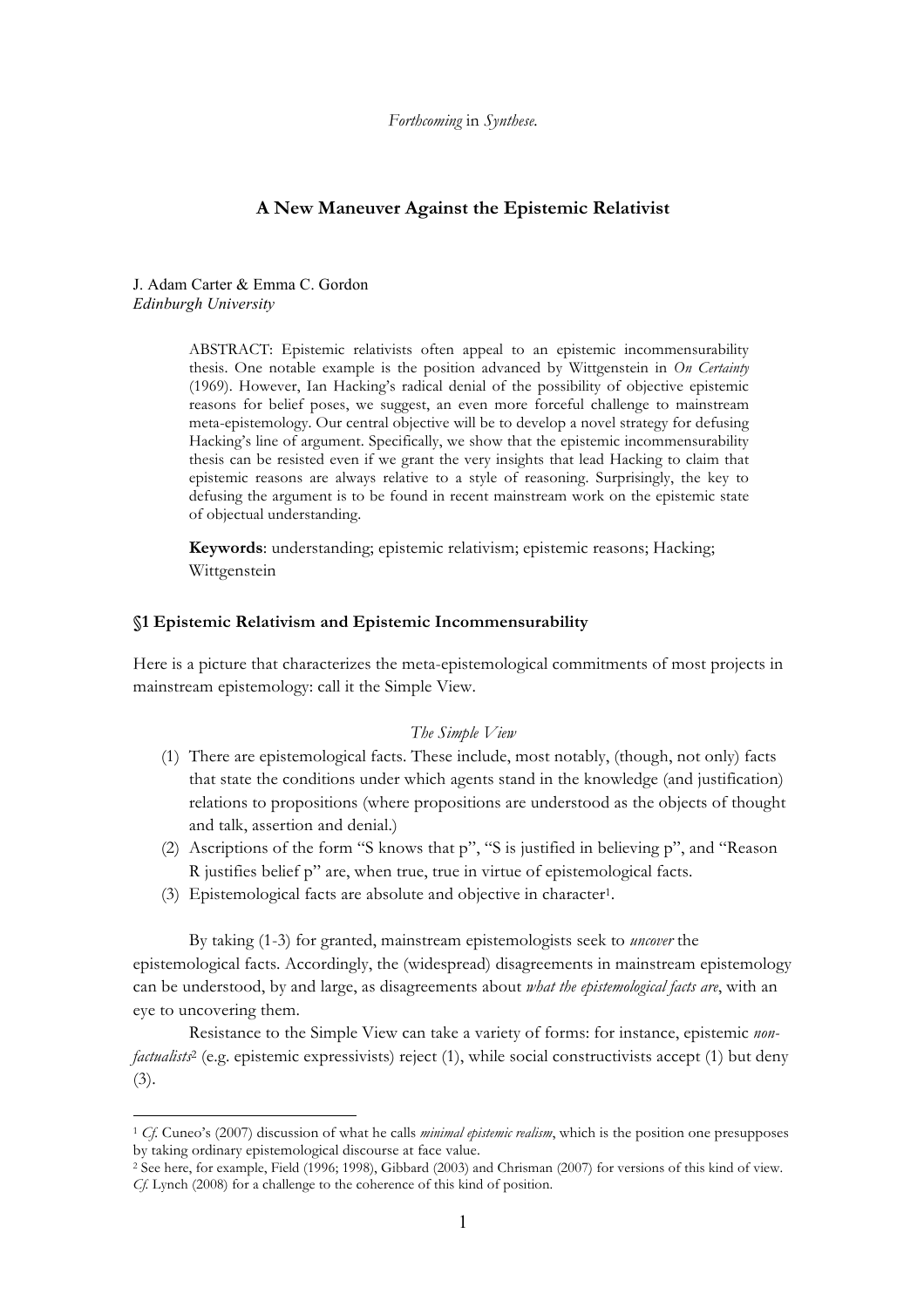Another route to denying the Simple View is that taken by projects under the banner of *epistemic relativism*. Typically (though not always<sup>3</sup>) epistemic relativists at some point reason through a premise that Pritchard (2010) has called *epistemic incommensurability*:

*Epistemic incommensurability* (EC): It is possible for two agents to have opposing beliefs which are rationally justified to an equal extent where there is no rational basis by which either agent could properly persuade the other to revise their view.<sup>4</sup>

Those who defend epistemic relativism, *via* an endorsement of EC, do so on the basis of very different kinds of considerations<sup>5</sup>. Some of these considerations share a common insight: that there are, or could be, radically different belief systems<sup>6</sup>. The recognition of this insight does not, however, commit one to EC, *per se*; and, so, a strategy for *blocking* arguments for epistemic relativism can take the form of (i) granting the relativist her original insight (more or less); and then (ii) blocking the move from this insight to EC.

This is precisely the kind of strategy Coliva (2010) and Pritchard (2010) have pursued (albeit in different ways) in claiming that Wittgenstein's (1969) remarks on hinge propositions need *not* (contrary to the claims of many commentators) commit him to epistemic relativism by way of the epistemic incommensurability thesis (EC). While Coliva's and Pritchard's insights are different, their shared suggestion is (roughly) that: *even if* (i) at the foundations of our belief systems are hinge propositions that are themselves subject to neither rational support nor rational doubt, and further that, (ii) for two belief systems, A and B, the hinge propositions forming the framework of A, and B, respectively, can differ, it does not follow that (iii) the difference between these systems prevents (as EC would have it) the possibility of rational adjudication.

For Coliva, (iii) would follow from (i) and (ii) only on what she takes to be an implausible "naturalist" reading of Wittgenstein, according to which acceptance of hinge propositions is merely an arational "form of life"8 (where forms of life can vary radically). For Pritchard, (iii) would follow from (i) and (ii) only if agents could, in adopting A and B respectively, be committed to *radically* different hinge propositions. But, as Pritchard reads Wittgenstein here, the "shared background admits of only peripheral change<sup>9"</sup>. Interestingly, both Pritchard and Coliva block the Wittgensteinian avenue to epistemic relativism by resisting

<sup>3</sup> Global relativists, for instance, are trivially epistemic relativists. See, for example, Meiland (1977).

<sup>4</sup> By reference to EC, there are epistemic facts of the form "S is justified in believing p." Proponents of EC, however, deny the absolute and objective character of such facts. Accordingly, EC is incompatible with (3) of the Simple View. For some samples of defenses of EC, see Rorty (1979; 1989; 1995) and Hales (2006). For other presentations of EC, *cf.* Alston (1993), Boghossian (2006) and Lynch (2010).

<sup>5</sup> For example, Rorty (1979) reasons to EC on the basis of a full-scale *anti-representationalist* epistemology while Wittgenstein (1969), on the other hand, has been read as endorsing EC (in *On Certainty*) by way of his view that *hinge propositions* can be neither rationally supported nor rationally doubted.

<sup>6</sup> Although what constitutes radical departure between belief systems is often taken as simply intuitive, there are ways to make the idea explicit. As Boghossian notes, one relevant element here will be commitments to different epistemic principles. Perhaps also, more broadly, commitment to different hinge propositions (including hinge propositions that are not *about* epistemic principles are relevant. 7 See, for example, Strawson (1985).

<sup>8</sup> Coliva suggests that the claim that we cannot rationally support hinge propositions with evidence—a kind of *antifoundationalism*—does not commit one (as the naturalist thinks) to the arationality of accepting them. Working with a broader conception of rationality (*ala* Wright 2004), we might view the acceptance of hinge propositions as "rationally mandatory" (2010: 5) in the following sense: that it is constitutive of rationality that we accept what makes it possible. And the acceptance of hinge propositions are precisely the conditions of possibility of a system "within which reasons for and against specific empirical propositions can be produced" (2010: 5). <sup>9</sup> This interpretation is motivated by Wittgenstein's River Bed analogy (OC§96-99).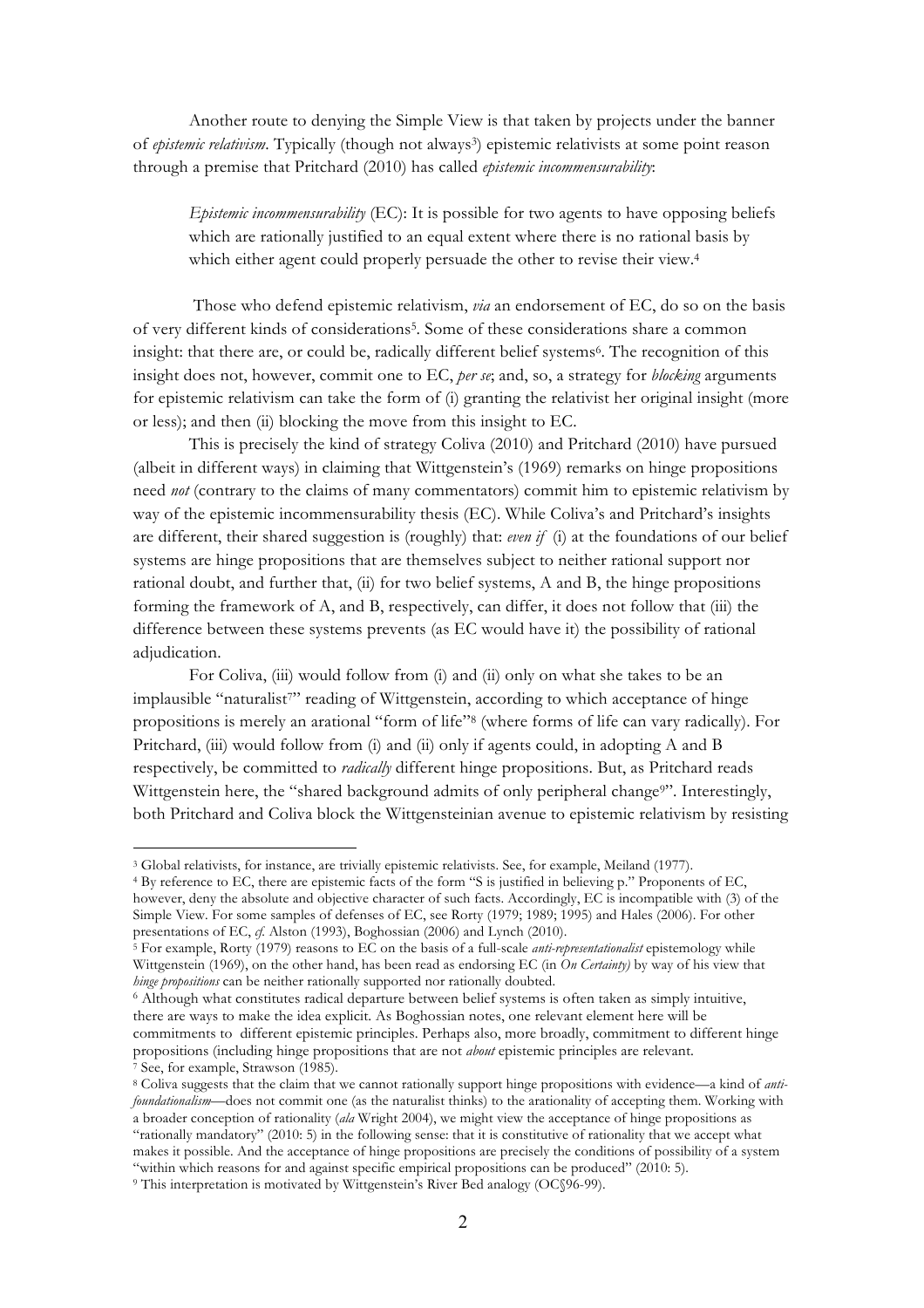(for different reasons) the possibility of *radically* divergent belief systems. This much betrays a subtle concession: *if* belief systems could vary *radically,* it would be more difficult to resist the road to EC.

### **§2 Hacking on Styles of Reasoning**

 $\overline{a}$ 

Mainstream epistemology is in a tenuous position if diffusing epistemic relativism (and, so, defending its own core meta-epistemological assumptions) requires some *positive* argument to the effect that individuals could not be committed to *radically* different belief systems. Versions of such arguments are found in Davidson (1983) and Burge. However, should defending the Simple View against epistemic relativism ever *require* that such arguments be successful?

This issue is pressed by Ian Hacking (e.g. 1982; 1992; 2002) whose line of argument for epistemic relativism is—as we shall see—arguably more dangerous (to the Simple View) than Wittgenstein's. Consider that Wittgenstein moves from his premise about the non-rationality of hinge propositions to the epistemic commensurability (EC) thesis only if (as Pritchard 2010: 16) puts it, "It is possible for two agents to be committed to a radically different set of hinge propositions." Suppose, *ex hypothesi*, that individuals A and B are committed to radically different sets of hinge propositions. Whether this could ever be *sufficient* (and, not merely, necessary) for generating EC remains a live question. *What about such radically different systems might prevent rational adjudication*10?

Hacking's answer is: if propositions *available* to proponents of one system are not equally available to proponents of another<sup>11</sup>. This suggestion is striking. If, after all, the very *objects* of assertion and denial are not available equally to both sides of a dispute, then the possibility of rational adjudication really does appear bleak: the rational force of premises depends at the very least on their having some communicable sense<sup>12</sup>.

That said, granting this observation does nothing to motivate EC *unless* we have cause to think, as Hacking thinks we do, that (some of<sup>13</sup>) the kinds of things that stand as candidates for truth-or-falsehood are themselves actually relative always to belief systems. If they are, then Hacking has motivated an insidious form of epistemic relativism: one that does not require, in principle, that the *beliefs* constituting belief systems be (possibly, or actually) divergent, *en masse*—in the sense Davidson has argued to be incoherent. Rather, epistemic incommensurability of the sort that implies epistemic relativism can be generated by reference to cases in which at least some reasons are *available* to one, but not another.

Accordingly, Hacking's argument depends not on the possible or actual existence of different belief systems<sup>14</sup>—individuated by the particular beliefs that comprise them—but on a

<sup>10</sup> *Cf.* Lynch (2010: 271), who characterizes the question with reference to whether what he calls *deep epistemic* 

<sup>&</sup>lt;sup>11</sup> See Baghramian (2004) and also Kusch (2010) for excellent analyses of Hacking's form of epistemic relativism. As Kusch observes, Hacking distances himself from the kind of epistemic relativism he defends in his early and perhaps most influential work on styles of reasoning (e.g. 1982; 1992).

 $12$  One might draw the observation that Hacking's view supports a kind of semantic incommensurability thesis,

where what's relative to a style of reasoning is propositional meaning. Crucially, though, even if such a thesis is granted, this is compatible with the claim that Hacking's argument commits him to epistemic relativism. Compare: on MacFarlane's (2011) taxonomy, one can accept assessment sensitivity and reject local <sup>13</sup> See below for Hacking's distinction between propositions that do and do not depend on styles of reasoning.

<sup>14</sup> To stress, this feature of Hacking's motivation for epistemic relativism makes it a thesis of particular philosophical interest (beyond standard arguments from diversity to an epistemic relativist's conclusion) in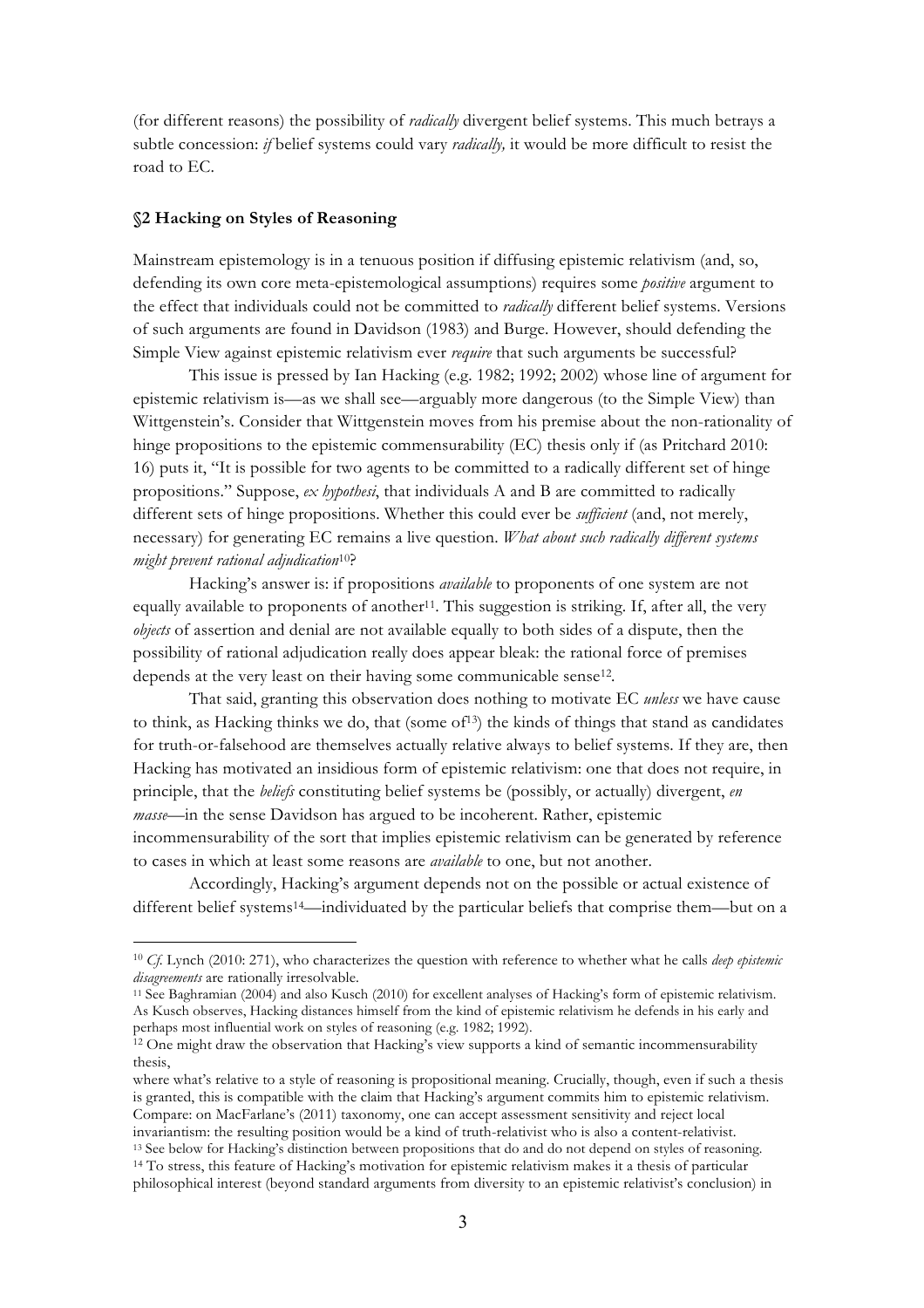markedly different claim which is that, for Hacking: while some statements can be made in any language, others require what he calls a *style of reasoning*. The latter kinds of statements are given their *sense* by styles of reasoning themselves in that what "is a candidate for being true-or-false" depends on whether we have ways to reason about it, because "what is true-or-false in one way of talking may not make much sense in another until one has learned how to reason in a new way15" (Hacking 1982: 331). Accordingly, for example, "statistical reasons had no force for the Greeks<sup>16"</sup> much like reasons offered in some ancient systems are incomprehensible, as reasons, vis-à-vis contemporary science. Hacking, drawing from Alistair Crombie (1981), argues that there are many styles of reasoning that have come in and out of existence, and further, that:

We cannot reason as to whether alternative systems of reasoning are *better or worse than ours*, because the propositions to which we reason get their sense only from the method of reasoning employed. The propositions have no existence independent of the ways of reasoning towards them (Hacking 1982: 334; our emphasis).

Examples of such ways of reasoning include "renaissance medical, alchemical and astrological doctrines of resemblance and similitude [which] are well-nigh incomprehensible…the way propositions are proposed and defended is entirely alien to us" (1982: 330). He adds, revealingly, that: "What we have to learn is not *what they took for true, but what they took for true or false*." (For example, that mercury salve might be good for syphilis because mercury is signed by the planet Mercury which signs the marketplace, where syphilis is contracted.) (*Ibid.* 330)

What Hacking denies then is what he calls the *arch-rationalist* view that there are "good and bad reasons for propositions about nature. They are not relative to anything" (1982: 324). This is an explicit denial of (3) in the Simple View<sup>17</sup>.

The extent to which this *manner* of denying (3) poses a challenge to mainstream metaepistemology has not been properly appreciated. We shall now investigate this challenge, and particularly how it might be addressed, more closely.

### **§3 Hacking's Insight: Re-examined**

 $\overline{a}$ 

One might be inclined to engage with this kind of argument uncharitably: by denying outright any phenomenon in the neighborhood of what Hacking is appealing to in concluding that some propositions are relative to (in the sense that they receive their *sense* from) styles of reasoning. Deny such a phenomenon, and Hacking's argument never gets off the ground.

We stress that this turns out to be an unpromising way to approach Hacking's argument, for two reasons. Firstly, this line effectively leaves it open that, *were* there such a phenomenon, it would motivate EC. *Ceteris paribus*, a better challenge would close off this avenue. Secondly, and more pressingly, this strategy is problematic because—as it will be shown—there *really is a phenomenon in the neighborhood of what Hacking draws our attention to*, an

that it allows us to bypass entirely the issue of whether individuals could be committed to radically divergent belief systems. Thanks to an anonymous referee for requesting further emphasis here.

<sup>15</sup> For example, Hacking suggests that "even after Paracelsus is translated into modern German, one still has to learn how he *reasoned* in order to understand him" (1982: 331)

<sup>&</sup>lt;sup>16</sup> This is an observation that has been noted by Feyerabend (1975).

<sup>17</sup> While, as Kusch notes, Hacking has been writing about styles of reasoning for over 25 years, his early argument outlined here turns out to be one that challenges the Simple View in a way that can't be dismissed in the same manner of as more typical 'arguments from diversity' for epistemic relativism.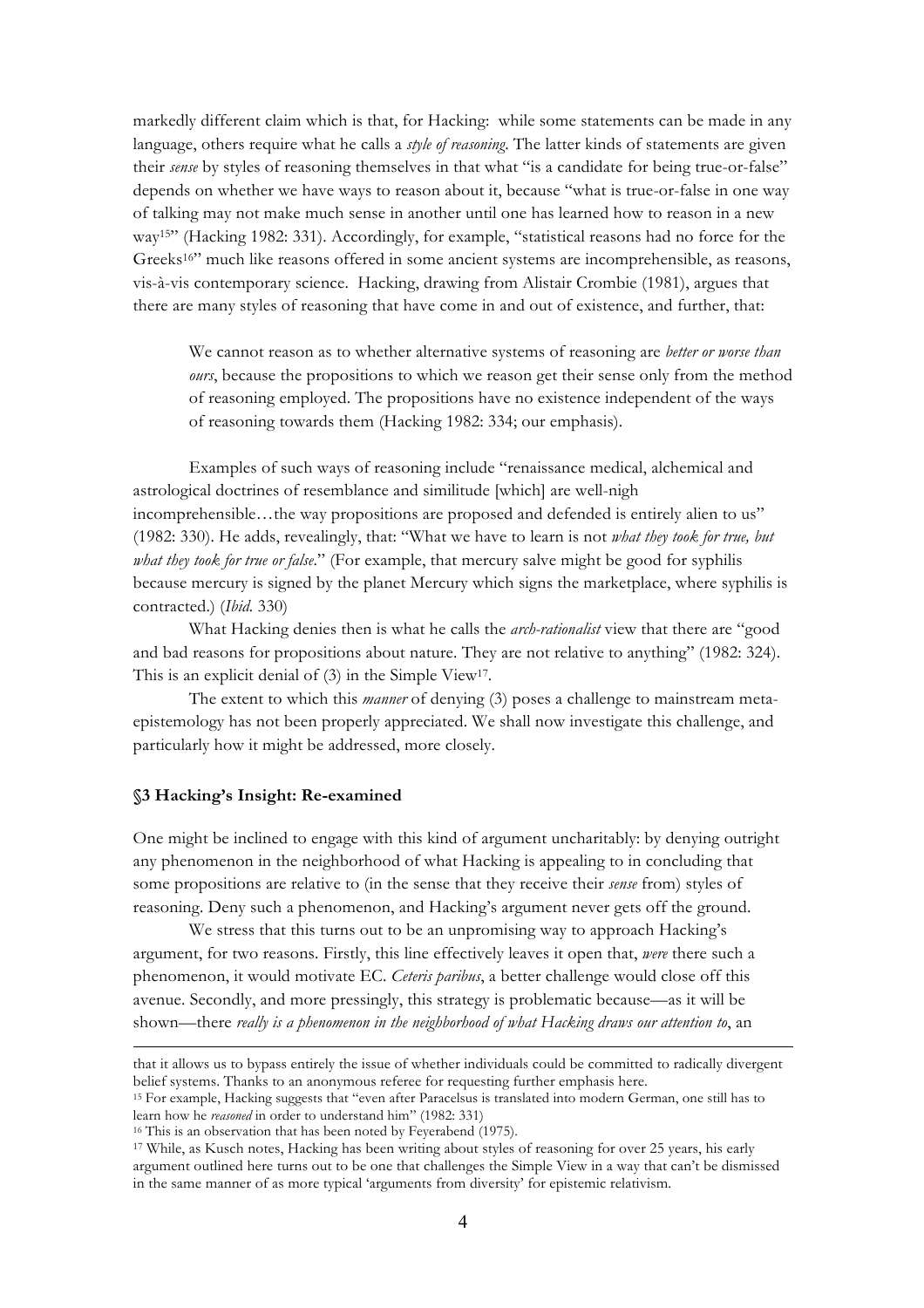observation that will make his argument all the more relevant<sup>18</sup>. And moreover: this can be granted even by one prepared to deny radically divergent belief systems (of the sort epistemic relativists have traditionally appealed to).

The core of the phenomenon can be expressed in terms of three observations, or data points, for which Hacking's suggestion that some propositions are style-of-reason relative is presented as an explanation.

Let's abstract from Hacking's theory-laden *styles of reasoning* and frame the data points he explains in terms of the theory-neutral notion of "epistemic systems". One data point can be articulated as follows: for agent A, who subscribes to epistemic system  $S_1$ , and agent B who subscribes to epistemic system S2, where there is a cognitive gap that separates A and B vis-àvis the evaluation of epistemic reasons, this gap need not be articulable *just* in terms of (as Hacking puts it) "what is taken as true" by A and B, in virtue of their commitment to  $S_1$  and  $S_2$ , with no remainder. This is a negative point.

The second data point is that (again, with reference to A, B,  $S_1$  and  $S_2$ ) the cognitive gap that separates A and B vis-à-vis the evaluation of epistemic reasons will (at least sometimes) be articulable only by reference to a difference in A's and B's possessing dispositions to entertain propositions as epistemic reasons for belief.

A third data point is that from such a difference in dispositions can arise a difference in which propositions are *available* (e.g. possibly entertainable) *as* epistemic reasons.

These three data points capture just those features of cases—e.g. statistical reasons visà-vis classical Greek thinkers—that motivate the claim that some propositions are style-ofreasoning relative. One explanation for these three data points is, of course, the one Hacking has offered us: some propositions gain their sense only relative to styles of reasoning. It is an explanation that takes one quickly to the epistemic incommensurability thesis (EC). But it does so only if it is the best explanation of what it seeks to explain.

# **§4 Objectual understanding and explanatory coherence**

At this point, it will be helpful to consider a distinction that is made in the mainstream literature on the epistemic state of *understanding—*specifically, between what Pritchard has called *atomistic understanding*, also known as *understanding-why* (e.g. understanding-*why* something is so19) and what Kvanvig (2003; 2009) has referred to as *objectual* understanding (e.g. understanding φ, where  $\phi$  is some subject matter) on the other.

Understanding-*why* is often regarded as a kind of knowledge<sup>20</sup>—specifically, knowledge of *causes*. Individuals who know the same causal propositions, accordingly, will be taken to possess the same atomistic understanding.

Objectual understanding however, is more cognitively demanding; understanding a subject matter is generally argued to require more than (as Hacking puts it) taking the right propositions as true21. Consider, for example, a student who memorizes a list of propositions

<sup>18</sup> Thanks to an anonymous referee for requesting this point be emphasized.

<sup>19</sup> For additional work on understanding-why, see Grimm (e.g. 2010), Greco (*forthcoming*), Brogaard (2005) and Hills (2009).

<sup>20</sup> This is especially typical in the philosophy of science. See here, for example, Lipton (2004), Woodward (2003), and Kitcher (2002). For a non-propositionalist (ability-based) defense of the knowledge-of-causes account, see Grimm (*forthcoming*).

<sup>21</sup> One line of argument to this effect is as follows: if understanding were just a matter of knowing certain propositions, then, we should expect that understanding can undermined by certain kinds of epistemic luck just as knowledge is. But, as Kvanvig (2003) and Pritchard (2009) suggest, it is not. Specifically, Kvanvig argues that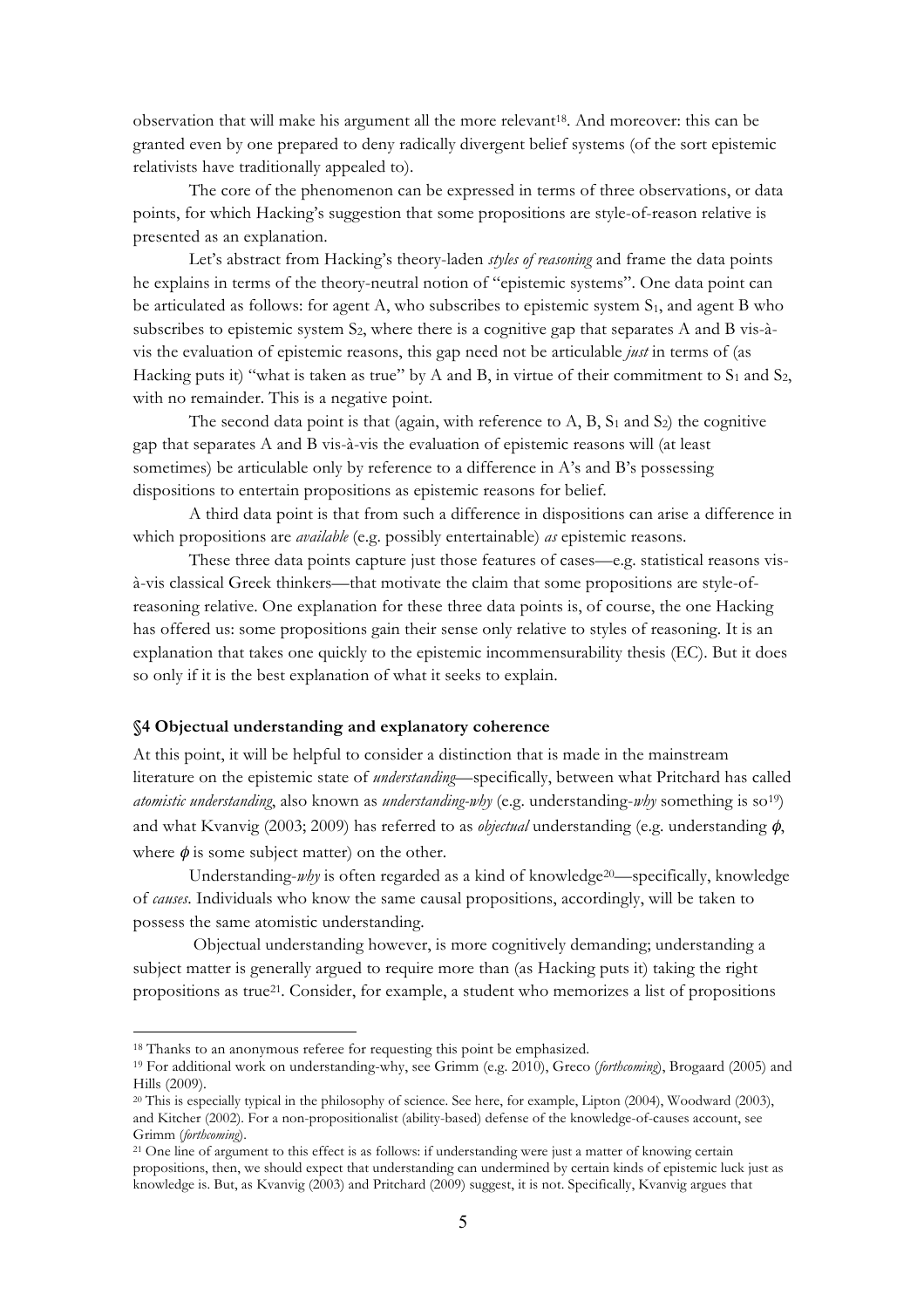about some subject matter, say, *<algebraic geometry*> or (following here Kvanvig 2003) <*The Comanche dominance of the North American plains in the 18th Century*>. For each of these subject matters, there will be a number of propositions that must be believed to be true in order for one to understand that subject matter. Plausibly, these propositions will be *central* to the subject matter in question (whereas, some propositions that constitute part of the subject matter are better understood as peripheral, and objectual understanding allows for some false peripheral beliefs22.)

A common view23 (e.g. Kvanvig 2003), then, is that it is a *necessary condition* on one's possessing objectual understanding of subject matter S that one truly believe the propositions central to S. However, importantly for our purposes, this is *not* generally taken to be a *sufficient*  condition for understanding a subject matter.

The standard line here, as suggested by Kvanvig (2003), Grimm (2010; *forthcoming*) and Riggs (2003), is that, for some agent to understand a subject matter S, an agent must not *merely*—to impose Hacking's phrase here—"take the right propositions as true", but further, must *grasp* the way in which these propositions are interrelated (or, as Riggs puts it, "hang together" (2003: 20-21). Likewise, Kvanvig (2003:192) observes that "one can *know* many unrelated pieces of information, but *understanding* is achieved only when informational items are pieced together by the subject in question." Call this additional necessary condition the *grasping condition on objectual understanding*.

We need not take a stand on the matter of what this grasping involves, *qua* a kind of cognitive ability; this point is controversial24. However, a common answer to the question of what must *be grasped*, in cases of objectual understanding, is presented in terms of (following here Kvanvig 2003 and Grimm 2010; forthcoming) *coherence-making relations* that stand between the truly believed propositions comprising the relevant subject matter. The coherence-making relations that must be grasped include *explanatory relations* (e.g. how some propositions explain others in the system<sup>25</sup>).

That said, a familiar insight in recent work on epistemic value is that one achieves, as Grimm has put it, a kind of "cognitive gain" when moving from knowledge of propositions to understanding. Plausibly, this cognitive gain is to be explained in part by reference to a kind of *dispositional* epistemic good one has when one understands. Specifically, when one understands  $\phi$ , one has the ability (or disposition) to grasp the explanatory relations that stand between the truly believed propositions. Grimm (*forthcoming*) has referred to this ability as a kind of *knowhow*—though for the present purposes, we needn't take a stand on the nature of such an ability or disposition. Crucially, for our purposes here, the ability to grasp explanatory relations is no less an ability to recognize and appreciate certain possibilities not envisioned by one lacking understanding. That understanding (as opposed to mere propositional knowledge) generates the ability to entertain (and, accordingly, appreciate the force of) new possibilities is also a

objectual understanding is compatible with both Gettier-style and environmental epistemic luck (*Cf.* Pritchard 2005); Pritchard argues understanding to be (like knowledge) incompatible with Gettier-style epistemic luck though compatible with environmental epistemic luck).

<sup>22</sup> See here Kvanvig (2003, Ch. 8) and Carter & Gordon (*forthcoming).* For example, one's false belief that encouragement of the Social Realism art movement in Russia began in 1933 rather than 1934 does not preclude one's understanding modern Russian history.

<sup>23</sup> *Cf.* Zagzebski (2001) and Elgin (2009) for some notable dissent on this point.

<sup>24</sup> *Cf.* Grimm (e.g. 2010; forthcoming), Hills (2009) and Strevens (2011).

<sup>25</sup> Kvanvig (2009) also considers logical and probabilistic relations, along with explanatory relations, as among the kinds of coherence-making relations that are grasped. *Cf.* Khalifa (2013) for a recent criticism of Kvanvig here.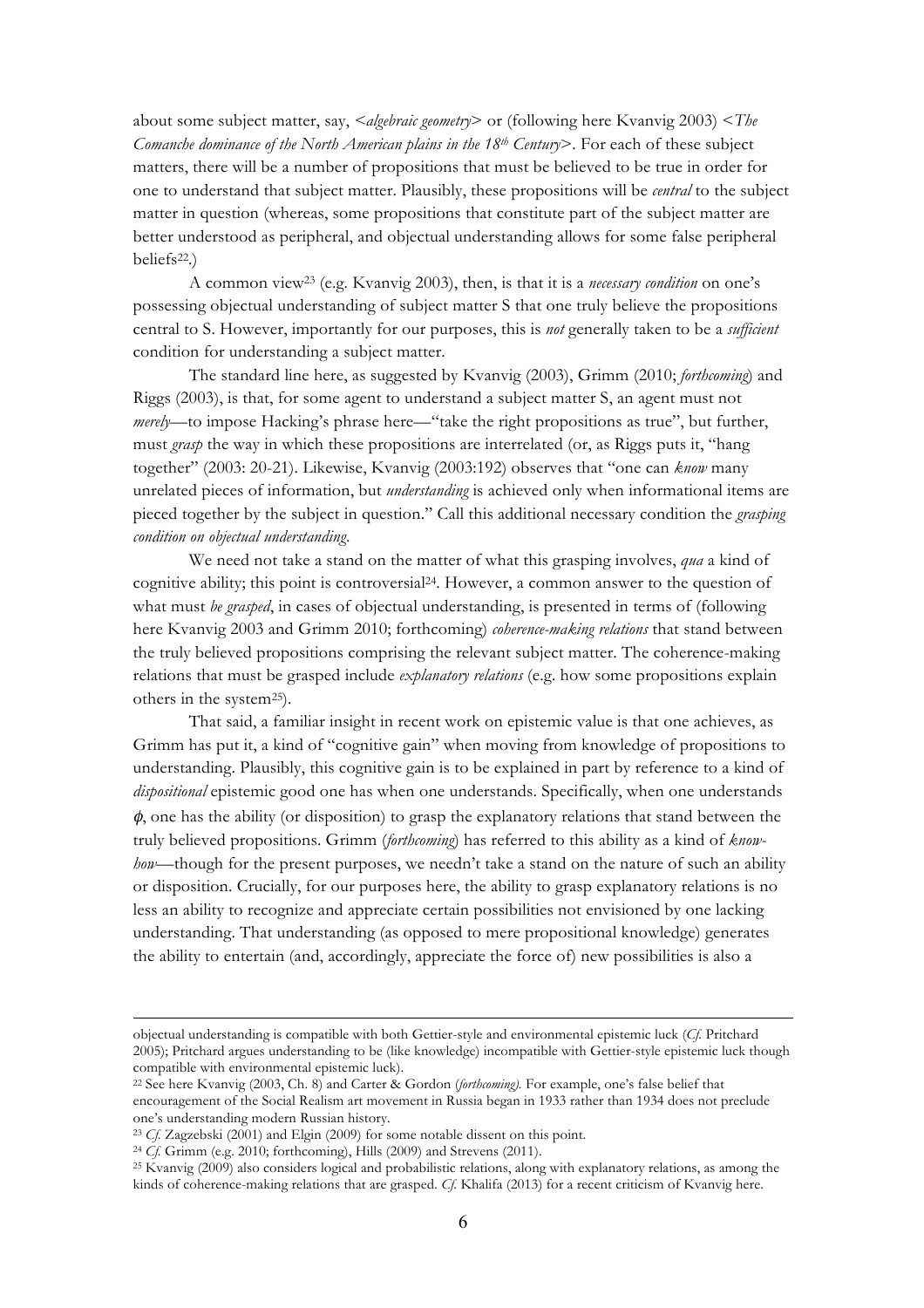point that has been stressed in recent work by Hills<sup>26</sup> (2009, §2) and Grimm<sup>27</sup> (2010; *forthcoming*). Accordingly, as Elgin (2009: 5) observes, "the student who understands geometry can *do more with it*<sup>28</sup> than the student who just knows all the axioms, the main theorems and their derivations."

### **§4 A New Diagnosis**

 $\overline{a}$ 

Consider that one who *understands* (for instance) algebraic geometry will see possibilities for solutions to standing problems that will be unavailable to one lacks such understanding. The deeper the understanding, the greater the cognitive gap between oneself and another who merely holds certain things as true, without grasping the explanatory connections.

Let's revisit now the sort of cases that lead Hacking to move from a difference in styles of reasoning to his brand of epistemic relativism. Consider once again the case of renaissance medicine.

For example, that mercury salve might be good for syphilis because mercury is signed by the planet Mercury which signs the marketplace, where syphilis is contracted. (*Ibid.*  330)

For simplicity<sup>29</sup>, let's suppose the issue under consideration is whether one is epistemically justified in believing the proposition that *Mercury salve is an effective treatment for syphilis.* Agent A (a subscriber to the system in which this belief comes out justified) says it is; B, a contemporary scientist, says it is not.

Consider now that this case exhibits each of the three data points from which, as we saw in §3, Hacking reasons to epistemic incommensurability. Firstly, the cognitive gap between A and B is not *merely* a function of what each "takes as true." Our scientist, suppose, is not a scholar in renaissance medicine and fails to appreciate how the properties of mercury would ever be viewed as efficacious for treating syphilis 500 years ago. This, in part, explains the disagreement.

Secondly, the space of disagreement between A and B owes further to a kind of dispositional difference: A and B are not disposed to entertain the same propositions *as reasons for belief*. For example, consider the reason (call it R) that *mercury is signed by the planet Mercury which signs the marketplace, where syphilis is contracted*; (R) is something A, but not B, is disposed to take as a reason for believing the target proposition. R would have force, *as* a reason, for A, but not for B (as R would enter into very different explanatory relations for A, than for B).

<sup>26</sup> Hills (2009), for instance, suggests—in the context of discussing moral understanding—that the ability one possesses in virtue of satisfying the grasping requirement is an "ability to draw the right conclusion or give the right explanation in *new* cases" (*Ibid.* 6; our italics)

<sup>27</sup> As Grimm (2010) suggests, one who understands "is sensitive not just to how things are, but to how things stand modally, and in particular to how things might have been, if certain conditions had been different. He adds, elsewhere, that (at least, if the subject matter is appropriately simple) then, by manipulating it (e.g. entertaining counterfactual possibilities) allows the agent to 'see' the way in which "the manipulation influences (or fails to influence) other parts of the system" (2010: 11). "

<sup>28</sup> As Hills (2009) notes, part of what one can do with understanding is *generate* beliefs in new propositions. In rejecting the claim that possessing the kind of abilities constitutive of understanding *just is* the possession of items of knowledge, Hills notes: "Gaining this extra knowledge may help you acquire the requisite abilities, but you might have the extra pieces of knowledge without having the kind of good judgment that enables you to generate new true…beliefs yourself. Surely no extra piece or pieces of knowledge guarantee that you have these abilities" (2009: 6).

<sup>29</sup> We are simplifying in part to avoid the unnecessary tediousness that comes with Hacking's use of the epistemic modal "might."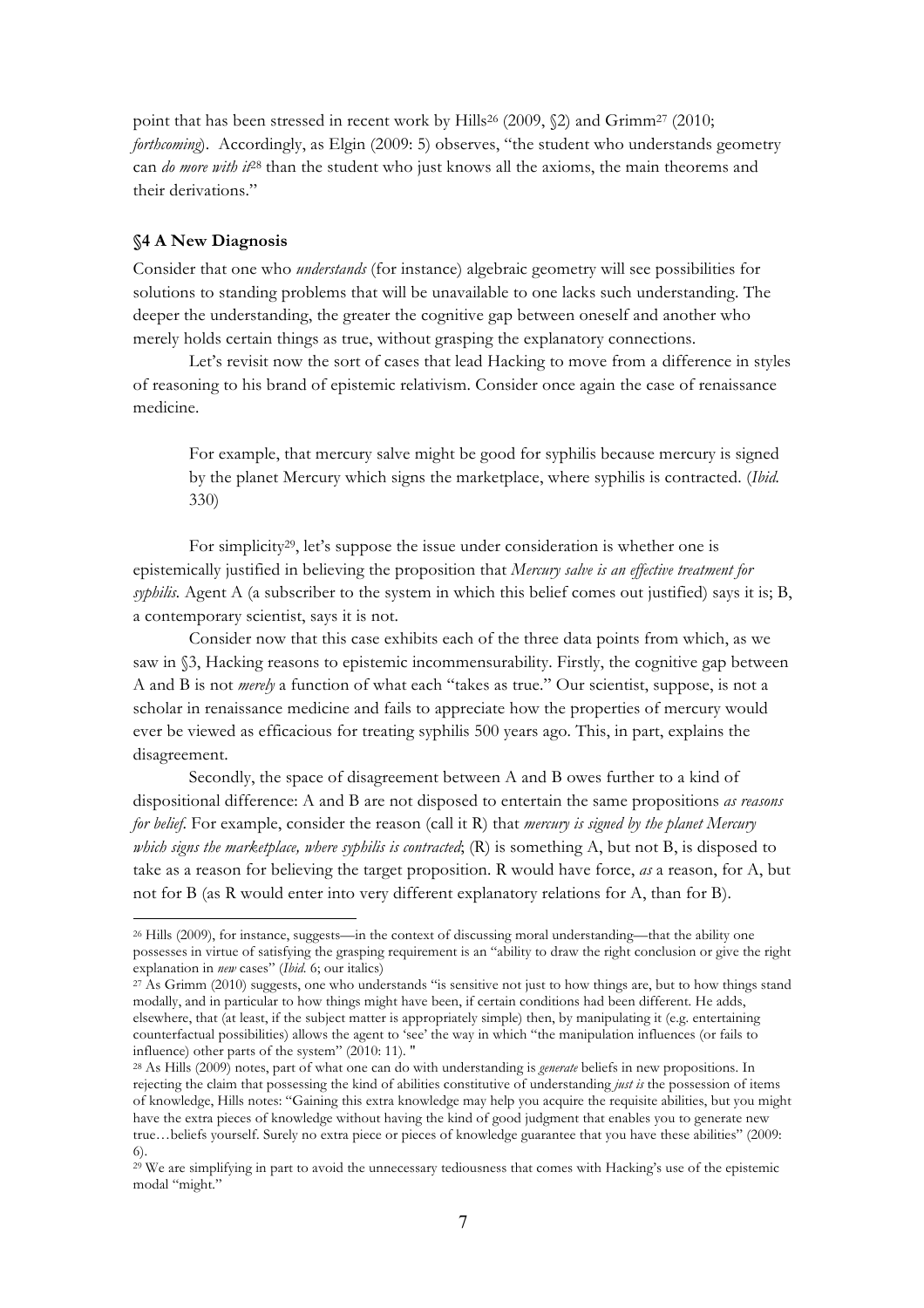Thirdly, as is suggested by Hills and Grimm, the difference in dispositions to grasp the particular explanatory relations that are part of renaissance, and contemporary, medical science (respectively) will lead A and B to entertain different *possibilities*. Just as the classical Greek grasp of mathematics did not, for instance, engender the taking of statistical reasons as possible candidates for entering into explanatory relations, likewise, the contemporary grasp of 500 year-old medical belief systems does not engender the taking of (R)—the Mercury belief—as a possibility30 for entering into explanatory relations.

The conclusion we aim to draw at this point should be obvious; we are now in a position to insist that *differences in objectual understanding* suffice to neatly explain data points (1-3). However, a mere recognition that differences in understanding *persist* is no more interesting as an insight for motivating epistemic relativism than is the insight that not everyone knows all the same things.

Accordingly, we can grant all of the key data points that Hacking takes as motivating the denial of objective epistemic reasons, but we need not accept his conclusion; indeed, we have offered a diagnosis of the data that is compatible with a denial of epistemic relativism. After all, *any* meta-epistemological commitments (objectivist or otherwise) should allow for individuals to differ in what they understand no less than such commitments should allow individuals to differ in what they know.

Unlike critics who deny the existence of the kind of phenomenon that Hacking defends epistemic relativism precisely in order to explain, we are not leaving it open that, *were*  there such a phenomenon, it would motivate EC. We think that there is such a phenomenon, but that the phenomenon is just that people differ in so far as they possess objectual understanding.

Our diagnosis, then, is entirely amenable to the mainstream meta-epistemological assumptions stated by the Simple View. This includes claim (3): that epistemic facts are objective and absolute.

### **§5 Objections and Replies**

 $\overline{a}$ 

There are various lines the relativist might try to take in response to the move we have made. One such reply would be to grant that the diagnosis we have offered does not motivate epistemic relativism (by way of EC), but to point out that we have failed to provide any reason to *prefer* the diagnosis we offer (for the data points, 1-3) to Hacking's own diagnosis<sup>31</sup>.

We grant this point. While we think that our explanation of the data points is *independently* better motivated than the relativist's explanation, this is in part for general reasons that pertain to relative truth, *per se*32. But the onus is not on us to defend such general arguments here. Rather, we've placed the onus back on the relativist: the argument for epistemic relativism we've considered here does not go through *unless* Hacking's explanation of the data can be defended as a better explanation than the one we've offered. In the absence of

<sup>30</sup> The kind of possibility suggested here is epistemic possibility—what is possible given what one knows (or believes).

<sup>&</sup>lt;sup>31</sup> It is worth pointing out here that the objectual understanding-based diagnosis we are proposing here is not meant to *rival* an externalist diagnosis. The grasping condition on objectual understanding can be conceived of as an internalist or as an externalist condition. The issue would turn on whether (and, perhaps to what extent) it must be reflectively accessible to one that the relations grasped by the subject are appropriately coherence-making *vis-à-vis* the subject matter in question. 32 See, for example, Boghossian (2006) and Cappelen & Hawthorne (2010) for a variety of (very differently

motivated) general considerations that count against the notion of relative truth. *Cf.* MacFarlane (e.g. 2007) and Hales (1997) for a sample of some defenses.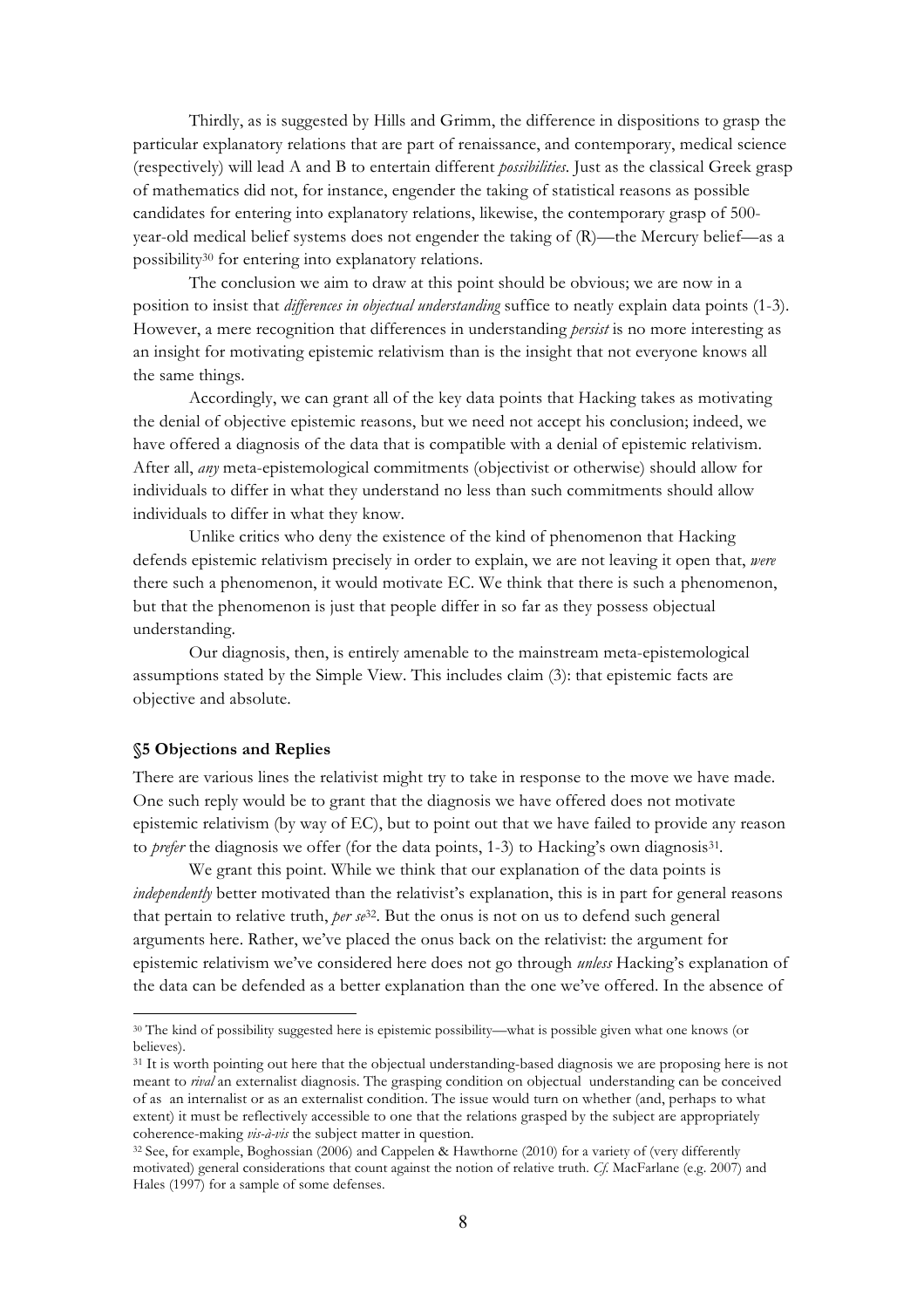such an argument, the argument for epistemic relativism is not successful. And to block the conclusion was precisely the goal, nothing more.

Another objection to our move runs as follows: if understanding is *factive* in the sense that, if S understands  $\phi$  then the beliefs central to the  $\phi$  must be true, then A doesn't count as understanding medieval medicine. But this is problematic, since it was her alleged understanding in virtue of which we argued that she was able to appreciate (R) as a reason for the belief that *Mercury salve is an effective treatment for syphilis*, while B could not.

In response, we must make a distinction. Let "P" be the phlogiston theory of combustion. Johann Bercher (the 17th-century developer of the theory) understood P. However, so do many contemporary historians of science. That said, what Bercher *and* some contemporary historians of science grasp (by grasping the explanatory relations of P) is not the phenomenon of combustion, but *how* the phlogiston theory represents combustion (*viz*.—how the theory *works*—a kind of representation that is now scientifically obsolete). Contemporary scientists, on the other hand, *understand* combustion. Bercher did not. Likewise, in the example case from the previous section, A did not understand syphilis treatment because A's beliefs on the matter were widely false. B understands syphilis treatment but not *how* renaissance medicine represents effective practices of treating syphilis. This difference in understanding accounts for the phenomena highlighted by the three data points.

But, finally, one might press that (for instance) Bercher *thought* he understood combustion, even though he actually did not (and merely understood how the phlogiston theory works). Yet, from Bercher's perspective, the phenomenon of combustion was *intelligible* to him: after all, his grasp of the connections of different elements of the theory helped him to explain phenomena, and these explanations were (reasonably) empirically adequate. However, why not think that contemporary scientists are in the same predicament as Bercher? Specifically, how can contemporary scientists be sure that, in what they take to be *veridical* explanatory relations (in understanding combustion), their beliefs are not merely (like Bercher's) empirically adequate, though false? This line of objection then concludes that the diagnosis we have offered leads ultimately to the epistemic incommensurability thesis. If this is right, our explanation of the phenomena that Hacking appeals to is ultimately just a different diagnosis that ends up in the same place.

We have two responses here. Firstly, a reductio: if the fact that mere (non-veridical) intelligibility can be mistaken for (veridical) understanding were to motivate the epistemic incommensurability thesis, then it would do so by reference to some more general claim. This claim would be something like the following: if epistemic state A is veridical, and B is not, and when one is in B, one takes oneself to be in A, *then* there is no fact of the matter whether A is in a better epistemic position than B. But this is absurd. Contemporary scientists are in a better epistemic position than Bercher was—he just didn't realize it—just as those who believe truly are in a better position than those whose beliefs are in error (though they don't realize it). If Bercher were alive today, he would surely agree.

A second response to the third line of objection is to read the objection as simply raising a kind of template skeptical argument<sup>33</sup> for understanding, an argument analogous to the kind of arguments engaged with by those who aim to vindicate propositional knowledge. Specifically, the argument would run as follows: one understands  $\phi$  only if one can rule out some  $\psi$  where  $\psi$  is incompatible with  $\phi$  yet compatible with one's experiential evidence.  $\psi$ 

<sup>33</sup> See here Ch. 1-4 of Pritchard (2005).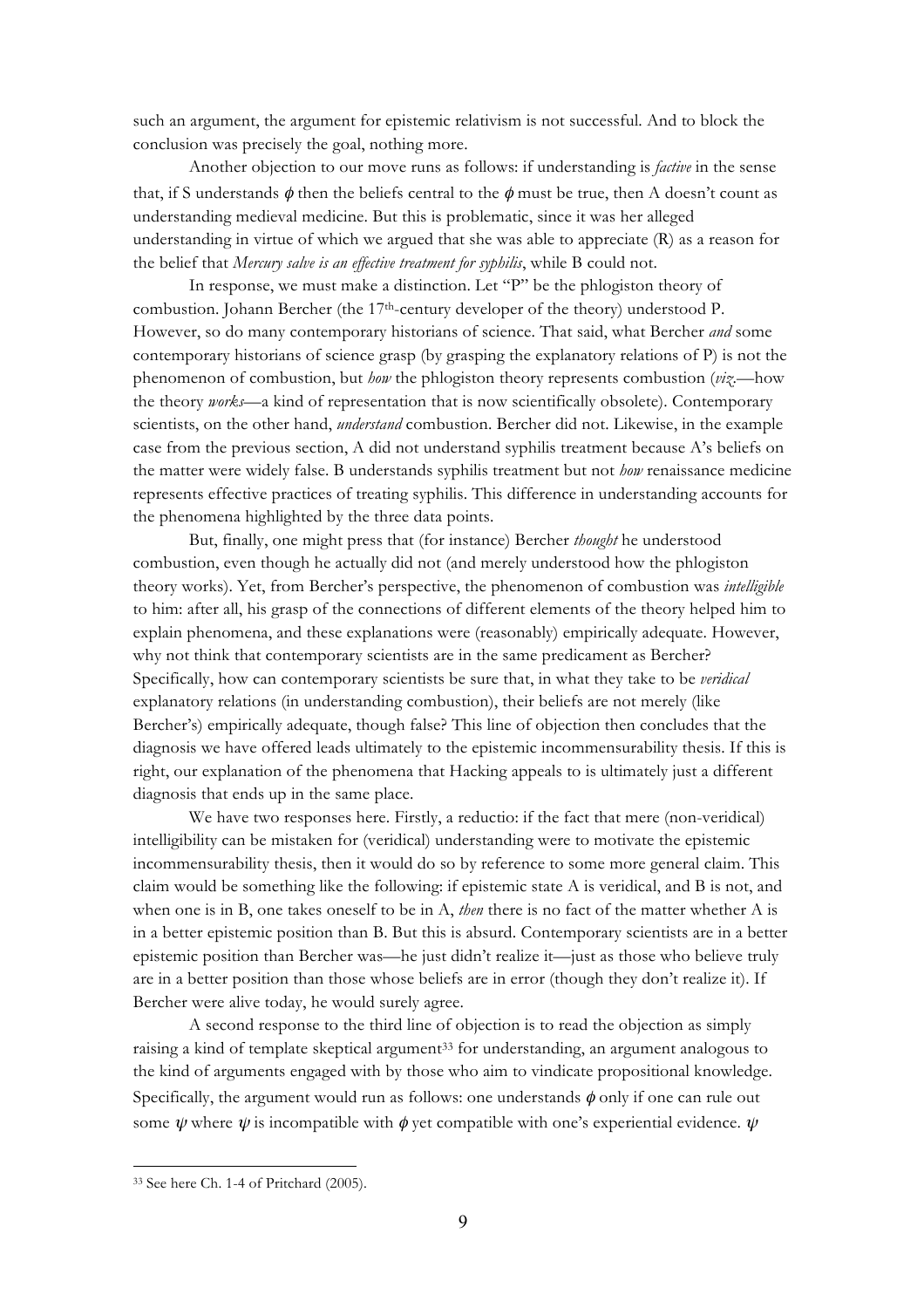can't be ruled out. Therefore, one does not understand  $\phi$ . This argument, however, (or, at least, a generalized form of it) is one whose conclusion is just a conclusion about the *scope* of human understanding. Facts about how much understanding there is in the world are orthogonal to facts about whether the kinds of epistemic facts articulated by the Simple View are *relative.* In sum, then, this argument results, at best, in a skeptical denial of (1) of the Simple View. It is a challenge of mainstream meta-epistemology, but not a relativist one.

### **§6 Conclusion**

Hacking claims to have posed a relativist challenge from the "within the heartland of rationality" (1982: 322). The kind of epistemic relativism he has endorsed is incompatible with the meta-epistemological presumptions of mainstream epistemology. We've attempted to counter his challenge by appealing to standard thinking at the fore of recent debates in contemporary epistemology. Rather than to have dismissed Hacking's initial insights motivating his relativism, we have granted them and offered a competing diagnosis—one that is perfectly compatible with the kind of objectivity about epistemic facts Hacking denies. It is tempting to consider how the move we have developed here against Hacking's relativism might also provide a way to block other arguments for epistemic relativism. However, that is a task for another occasion.

#### **References**

Alston, W. (1993). *The Reliability of Sense Perception.* Cornell: Cornell University Press.

- Baghramian, M. (2004). *Relativism.* Routledge.
- Boghossian, P. (2001). How Are Objective Epistemic Reasons Possible? *Philosophical Studies, 106*(1), 1- 40.
- Boghossian, P. (2006). *Fear of Knowledge.* Oxford: Clarendon Press.

Brogaard, B. (2005). I Know. Therefore, I Understand.

Burge, T. (1993). Content Preservation. *Philosophical Review, 102*(4), 457-488.

Carter, J.A. & Gordon, E.C. (*forthcoming*). On Objectual Understanding and the Value Problem. *American Philosophical Quarterly,* forthcoming.

- Chrisman, M. (2007). From Epistemic Contextualism to Epistemic Expressivism. *Philosophical Studies, 135*, 225-254.
- Coliva, A. (2010). Was Wittgenstein an Epistemic Relativist? *Philosophical Investigations, 33*(1), 1-23.

Cuneo, T. (2007). *The Normative Web.* Oxford: Oxford University Press.

- Davidson, D. (1973). On the Very Idea of a Conceptual Scheme. *Proceedings and addresses of the American Philosophical Association* , (pp. 5-20).
- Davidson, D. (1983). A Coherence Theory of Truth and Knowledge. In D. Henrich (Ed.), *Kant oder Hegel?* Stuttgart: Klett-Cotta.
- Feyerabend, P. (1975). *Against Method.* London: Verso.
- Field, H. (1996). The Aprioricity of Logic. *Proceedings from the Aristotelian Society, 96*, 359-379.
- Field, H. (1998). Epistemological Nonfactualism and the Aprioricity of Logic. *Philosophical Studies, 92* , 1- 24.
- Gibbard, A. (2003). *Thinking How to Live.* Cambridge, M.A: Harvard University Press.
- Greco, J. (Forthcoming). Episteme: Knowledge and Understanding. In K. Timpe, & C. Boyd (Eds.), *Virtues and Their Vices.* Oxford: Oxford University Press.
- Greco, J. (Forthcoming). Episteme: Knowledge and Understanding. In K. Timpe, & B. C, *Virtues and their Vices.* Oxford: Oxford University Press.
- Grimm, S. (2010). Understanding. In S. Bernecker, & D. Pritchard (Eds.), *Routledge Companion to Epistemology.* New York: Routledge.